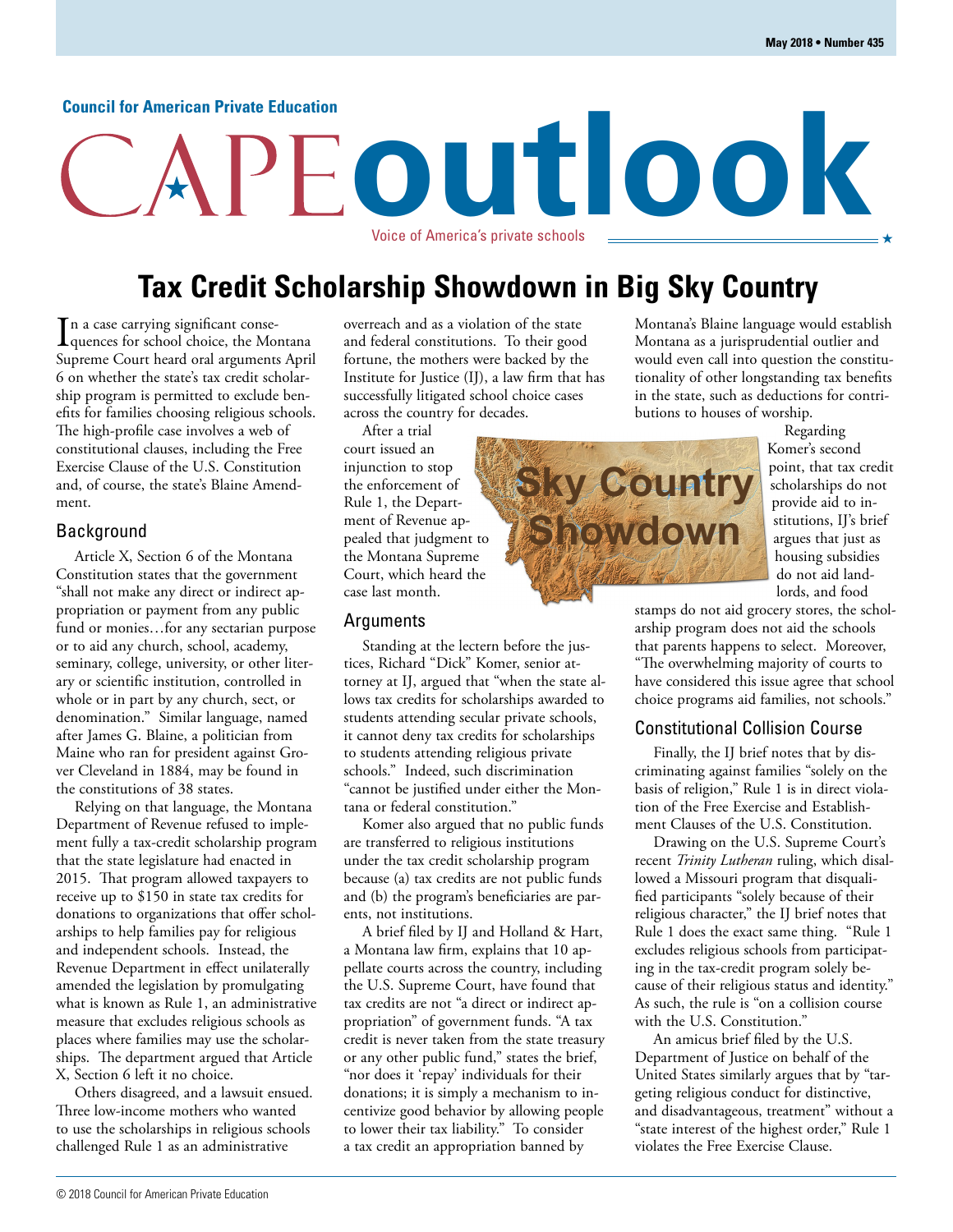## CAPE

**CAPE** member organizations: Agudath Israel of America

American Montessori Society

Association Montessori International–USA

Association of Christian Schools International

Association of Christian Teachers and Schools

Association of Waldorf Schools of N.A.

Christian Schools International

Council of Islamic Schools in North America

Council on Educational Standards and Accountability

Evangelical Lutheran Church in America

Friends Council on Education Islamic Schools League of America

Jesuit Schools Network

Lutheran Church–Missouri Synod

National Association of Episcopal Schools

National Association of Independent Schools

National Catholic Educational Association

National Christian School Association

Oral Roberts University Educational Fellowship

Seventh-day Adventist Board of Education

United States Conference of Catholic Bishops

Wisconsin Evangelical Lutheran Synod Schools

Affiliated State Organizations

a coalition of national associations serving private schools K-12 Executive Director: Joe McTighe

#### **Outlook is published monthly (September to June) by CAPE. An annual subscription is \$35. ISSN 0271-1451**

13017 Wisteria Drive #457 Germantown, MD 20874 (tel) 301-916-8460 (fax) 301-916-8485 (email) cape@capenet.org

#### **www.capenet.org**

 $\rightarrow$ 

## **NAEP Reading and Math Results Are Generally Flat**

Certain eduwonks across the country were feverishly anticipating last month's release of results in reading and math from the 2017 National Assessment of Educational Progress (NAEP). Would their favorite reforms be vindicated? Were national trends about to take a noticeable turn? Would states or sectors that previously had shown promising performance remain in the spotlight? While NAEP is certainly the most reliable indicator of overall student performance on the skills and concepts it was designed to

measure, the anticipatory hype this year still seemed, shall we say, a bit overdone, even for folks who make their living looking at test results.

#### Lackluster

The truth is that those results were, generally

speaking, lackluster, with trends mostly staying flat. As one wonk put it, "There's no way to sugarcoat these scores; they are extremely disappointing."

The news release from the National Assessment Governing Board (NAGB), which oversees NAEP, summarized the results this way: "The

average reading score for the nation's eighth-graders increased compared with 2015, but there were no changes for reading at fourth grade or for mathematics at either grade." Moreover, "mathematics and reading scores reflected a growing gap between

the highest- and lowest-scoring students when compared to 2015."

"I'm pleased that eighth-grade reading scores improved slightly but remain disappointed that only about one-third of America's fourth- and eighth-grade students read at the NAEP proficient level," said Gov. John Engler, who chairs the National Assessment Governing Board. "We are seeing troubling gaps between the highestand lowest-performing students," he added. "We must do better for all children."

At the state level, the NAGB news release noted that average scores in Florida increased in fourth and eighth grades compared to 2015.

U.S. Secretary of Education Betsy DeVos, picking up on Florida's status as a NAEP bright spot, said the state "has been at the forefront of bold, comprehensive education reform for decades. From accountability, to literacy, to teacher certification and recognition, to providing parents more freedom to select the learning environment that best fits their students' needs, Florida is rethinking education."

#### No Private School Results

As was the case in 2015, overall results for students in private schools were not available because the participation rate fell short of the minimum threshold. NAEP requires "that participation rates for original school samples be 70 percent or higher to report national results sepa-

Reading Percentage of 8th Graders at or Above Proficient Catholic Schools - 55% Public Schools - 35%

Math

 $\frac{1}{x}$   $\frac{1}{x}$ 

Catholic Schools - 44% Public Schools - 33%

rately for public and private schools." According to NCES, the weighted national school participation rate for the 2017 assessments in reading and mathematics was 97 percent for grade 4, with 100 percent for public schools, 61 percent for

private (including Catholic) schools, and 89 percent for Catholic schools alone. At grade eight, the school response rate was 96 percent, including 100 percent for public schools, 60 percent for private schools, and 86 percent for Catholic schools. Because overall participation rates for private schools did not meet the 70 percent stan-

**Nation's** 

**Report Card** 

dard, results could not be reported.

Catholic schools, however, a subset of private schools, well exceeded the 70 percent response rate. The average reading scale score for eighth-graders attending Catholic schools (283)

was 18 points higher than the score for students attending public schools (265). In fourth grade, the public/Catholic difference in reading was 14 points (235 vs. 221). And in math, the Catholic school advantage was 12 points in grade 8 (294/282) and 6 points in grade 4 (245/239).

The National Center for Education Statistics (NCES), which oversees the administration of the tests, also presents results as percentages of students meeting various achievement levels. As the accompanying charts demonstrate, a significantly higher percentage of Catholic school students scored at or above the proficient level than public school students. Fifty-five percent of Catholic school eighth-graders reached that mark in reading, compared to 35 percent of eighthgrade students in public schools. In eighth-grade math, 44 percent of Catholic school students and 33 percent of public school students reached or exceeded the proficient level.

The Nation's

Percentage of 8th Graders at or Above Proficient

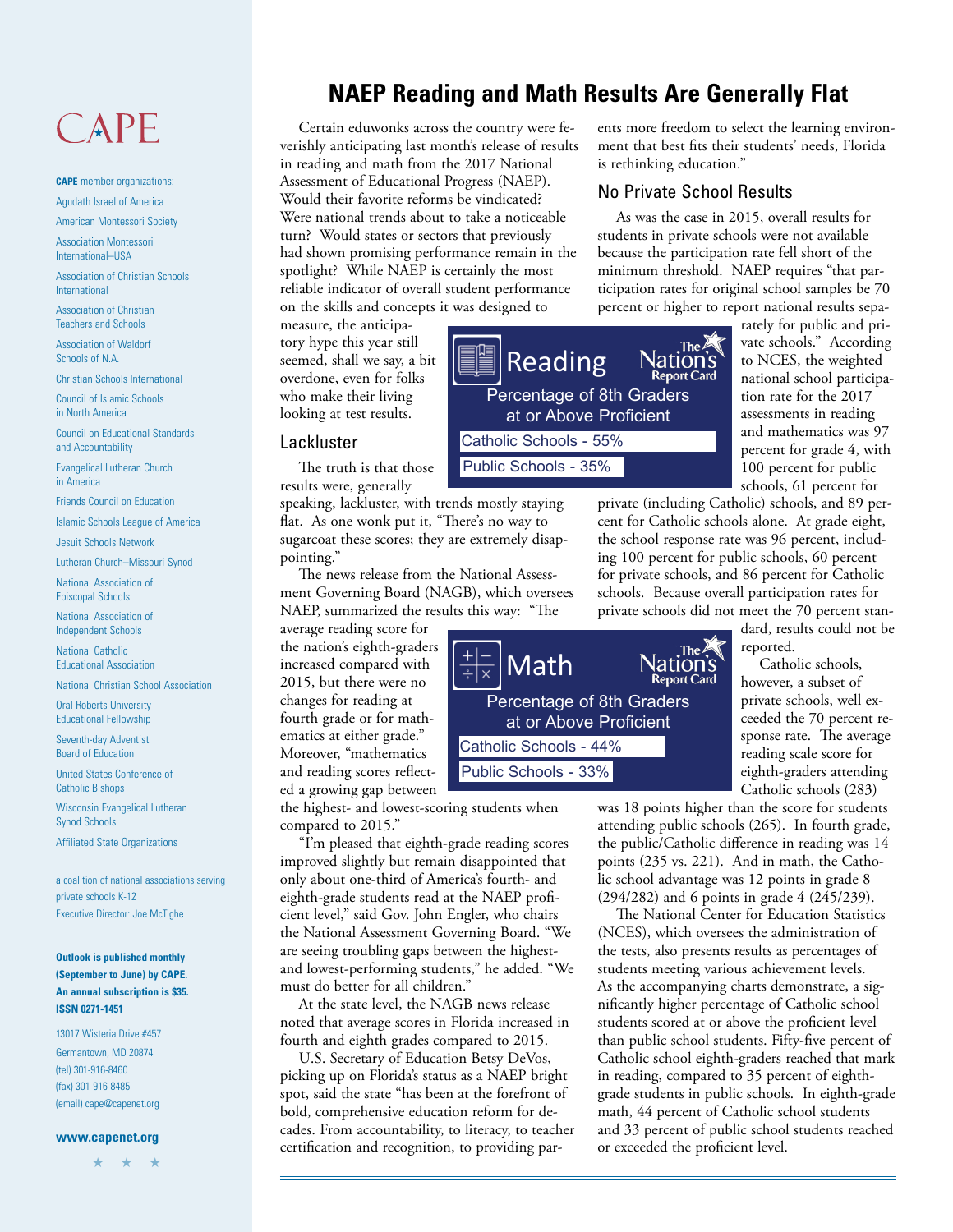## **Levels of Student Victimization Decline in Schools**

Indicators of

2017

School Crime and Safety:

U.S. DEPARTMENT OF JUSTICE OFFICE OF JUSTICE PROGRAMS

The latest look at crime and safety in schools offers some encouraging news. Student victimization at school is down dramatically in the past two decades, according to the 2017 edition of *Indicators of School Crime and Safety*, released March 29, 2018, by the National Center for Education Statistics (NCES) in the U.S. Department of Education, and the Bureau of Justice Statistics (BJS) in the U.S. Department of Justice.

"Between 1992 and 2016, total victimization rates for students ages 12–18 declined both at school and away from school," according to the report. Specifically, the rate of nonfatal victim-

izations at school against students fell from 182 per 1,000 students in 1992 to 29 per 1,000 in 2016, a significant drop indeed.

Education Secretary Betsy DeVos acknowledged the improvement while noting there is still room for more: "While there are positive trends in the annual report… we know—and tragically have been reminded in recent weeks—there is much more to be done to keep our nation's students and teachers safe at school."

#### Safety Commission

DeVos said the Federal Commission on School Safety was working quickly "to identify and highlight best practices and solutions that state and local leaders can implement to improve school safety." The secretary convened the commission for the first time March 28 to discuss staffing, timelines, outreach, and scope of work. In addition to Secretary DeVos, who chairs the group, the commission includes Attorney General Jeff Sessions, Secretary of Health and Human Services Alex Azar, and Secretary of Homeland Security Kirstjen Nielsen.

 $NCH3 231863$ 

#### Various Data Sources

The annual report on crime and safety relies on a variety of data sources to cover "violent deaths; nonfatal student and teacher victimization; school environment; fights, weapons, and illegal substances; fear and avoidance; discipline, safety, and security measures; and campus safety and security." The most recent edition also highlights several special areas, including "security staff in K–12 public schools, teacher train-

ing on school safety and discipline, and school environment and student learning."

#### Private Schools

 $\blacksquare$ ies $\kappa$ 

A few of the indicators in the report extend to private schools. Indicator 8, for example, addresses the presence of gangs at schools. According to the report, "a higher percentage of students attending public schools (11 percent) than of students attending private schools (2 percent) reported that gangs were present at their school in 2015."

The extent to which students report "being called hate-related words and seeing hate-related



the percentage of private school students who reported so (8 vs. 3 percent)."

By contrast, the section on bullying notes: "No measurable differences were observed in the percentage of students who reported being bullied at school by urbanicity or between those in public and private schools."

Indicator 18 measures the extent to which students avoid certain activities or places in school because "they thought someone might attack or harm them." The report notes: "In 2015, higher percentages of students in urban (5 percent) and suburban areas (4 percent) reported avoiding one or more places in school than did students in rural areas (2 percent). In addition, a higher percentage of public school students than of private school students reported avoiding one or more places in school."

*Indicators of School Crime and Safety 2017*, the 20th in a series of yearly publications on the topic, is available for download from NCES [at <https://nces.ed.gov/pubsearch/pubsinfo.](https://nces.ed.gov/pubsearch/pubsinfo.asp?pubid=2018036) asp?pubid=2018036>.

## **Miss Virginia**

★ ★ ★

Hollywood is masterful at making small-scale movements into big-screen successes. All it needs is a stirring story and an inspiring protagonist pursuing a heroic quest against all odds.

Well, those ingredients are available in plentiful supply for the forthcoming movie Miss Virginia, which went into production last month in Los Angeles and will film in Washington, DC, in May.

The inspiring protagonist is Virginia Walden Ford, legendary advocate for parent choice in the District of Columbia, who founded Parents for School Choice and worked tirelessly for the passage by Congress of the Opportunity Scholarship Program, the first federally funded K-12 school voucher program in the country. Her moving story as a single mom singlemindedly committed to securing a decent education for her child and helping other parents do the same is captured in the screenplay.

Miss Virginia is played by Emmy-winning actress Uzo Aduba (Orange Is the New Black), supported by an all-star cast, including Matthew Modine (Stranger Things), Aunjanue Ellis (The Help), Niles Fitch (This Is Us), and Vanessa Williams (Ugly Betty). The movie is directed by R. J. Daniel Hanna (Shelter).

IMDb describes the storyline this way: "A struggling inner-city single mother sacrifices everything to remove her son from his dangerous public school."

Commenting on the project, the real Miss Virginia wrote, "This is way too exciting." She quickly added, "But as we embark on this adventure, my heart and thoughts are with the thousands of parents whose courage over the years, all around the country, inspired me." Virginia especially thanked the parents in DC with whom she fought for passage of the DCOSP. Without them, "none of this would be happening," she said. "God blessed me then, and He blesses me now!"

★ ★ ★